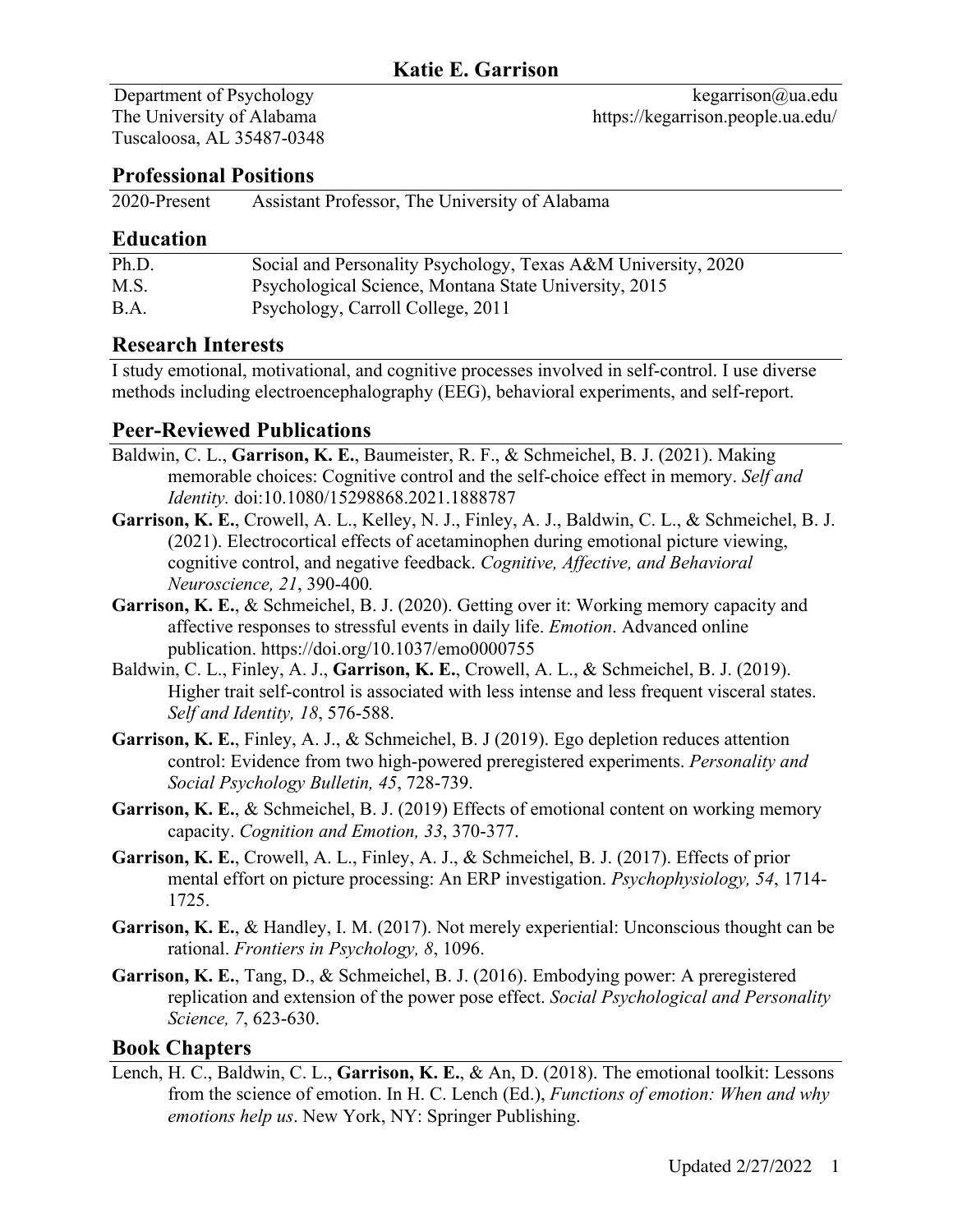### **Manuscripts under Review or in Revision**

- **Garrison, K. E.**, Rivera, G. N., Schlegel, B., Schmeichel, B. J., Hicks, J. *Authentic for me but not for thee: Perceived of authenticity in self-control conflicts.* Manuscript in revision for invited re-submission
- **Garrison, K. E.**, Schmeichel, B. J., Baldwin, C. L., Harmon-Jones, E. *Meta-analysis of the relationship between frontal EEG asymmetry and approach/avoidance motivation*. Manuscript in revision for invited re-submission.
- **Garrison, K. E.**, Baldwin, C. L., & Schmeichel, B. J. *Performance incentives influence the subjective experience of mental effort.* Manuscript in revision.

### **Honors, Awards, Grants**

| Spring 2021 | College Academy of Research, Scholarship, and Creative Activity (unfunded)<br>University of Alabama        |
|-------------|------------------------------------------------------------------------------------------------------------|
| Fall 2020   | Office of Research and Economic Development, Small Grant Program (unfunded)<br>University of Alabama       |
| Spring 2019 | Heritage Dissertation Research Award (\$2000)<br>Society for Personality and Social Psychology             |
| Fall 2019   | Merit-based Travel Award<br>Society for Psychophysiological Research                                       |
| Sum 2019    | Sells Research Summer Award (\$3000)<br>Department of Psychological & Brain Sciences, Texas A&M University |
| Sum 2018    | Professional Development Award<br>Department of Psychological & Brain Sciences, Texas A&M University       |
| Sum 2018    | Summer School Tuition and Travel Grant<br>Swiss Graduate School for Learning, Memory, and Cognition        |
| Spring 2017 | Graduate Student Travel Award<br>Society for Personality and Social Psychology                             |
| Fall 2016   | Poster Award<br>Society for Neuroscience Local Chapter, Texas A&M University                               |
| Fall 2016   | Graduate Student Poster Award (\$500)<br>Department of Psychology, Texas A&M University                    |

### **Presentations**

#### *Oral Presentations*

| <b>Garrison, K. E., (2022, April).</b> Examining subjective mental effort under a monetary     |
|------------------------------------------------------------------------------------------------|
| <i>incentive</i> . Invited to speak to the Experimental Psychology Seminar, Department of      |
| Psychology, University of Mississippi.                                                         |
| Garrison, K. E., (2022, March). Examining subjective mental effort under a monetary            |
| <i>incentive</i> . Invited to speak to the Readings in Ed. Psych seminar series. Department of |
| Educational Studies in Psychology, University of Alabama.                                      |

**Garrison, K. E.**, (2019, May). *Making memorable choices: Cognitive control and the selfchoice effect in memory*. Presented at the symposium, Attention Biases during Learning and the Consequential Memory Effects (Chair, Gwendolyn Price). Association for Psychological Science annual convention, Washington, DC.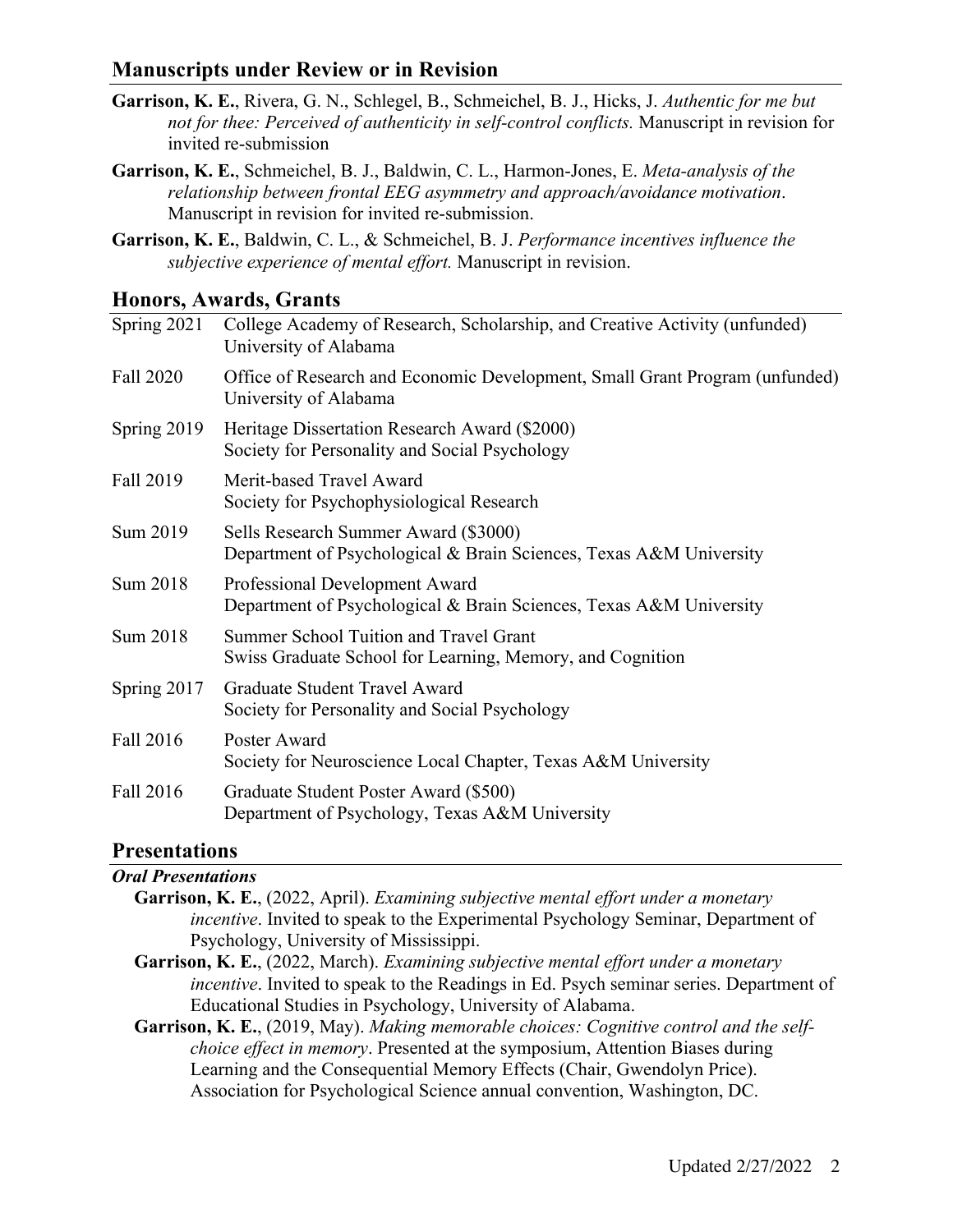**Garrison, K. E.**, (2018, June). *Effects of an episodic memory induction on delay discounting*. Presented at the Summer School for the Swiss Graduate School for Cognition, learning, and Memory, in Weggis, Switzerland.

#### *Posters*

- \*undergraduate student mentee
	- **Garrison, K. E.** (2022, February). *Examining the relationship between working memory capacity and the use of different emotion regulation strategies.* Poster presented at the annual meeting of the Society for Personality and Social Psychology, San Francisco, CA.
	- Wahlers, J., & **Garrison, K. E.** (2022, February). *Objective controllability and emotion regulation.* Poster presented at the Emotion Preconference at the annual meeting of the Society for Personality and Social Psychology, San Francisco, CA.
	- Barash, R.\***,** Hughes, S.\*, & **Garrison, K. E.** (2022, February). *Is the presence of a cellphone distracting?.* Poster presented at the annual meeting of the Society for Personality and Social Psychology, San Francisco, CA.
	- Chatham, S.\***,** & **Garrison, K. E.** (2021, October). *Emotion regulation in response to negative events.* Poster presented at the 44th annual conference of the Society of Southeast Social Psychologists, Virtual.
	- **Garrison, K. E.**, Baldwin, C. L., & Schmeichel, B. J. (2021, February). *The Influence of Performance Incentives on Subjective Experiences of Mental Effort.* Poster presented at the annual meeting of the Society for Personality and Social Psychology, Virtual.
	- **Garrison, K. E.**, Baldwin, C. L., & Schmeichel, B. J. (2020, February). *Performance incentives influence the subjective experience of mental effort.* Poster presented at the annual meeting of the Society for Personality and Social Psychology, New Orleans, LA.
	- **Garrison, K. E.**, Finley, A. F., Baldwin, C. L., & Schmeichel, B. J. (2019, September). *Acetaminophen does not reduce psychophysiological responses to conflict, error processing, and negative feedback.* Poster presented at the annual meeting of the Society for Psychophysiological Research, Washington, DC.
	- **Garrison, K. E.**, Rivera, G., Schlegel, B., Schmeichel, B. J., Hicks, J. (2019, February). *Perceptions of authenticity in self-control conflicts.* Poster presented at the Existential Psychology Preconference of the Society for Personality and Social Psychology, Portland, OR.
	- **Garrison, K. E.,** & Schmeichel, B. J. (2019, February). *Getting Over It: Working Memory Capacity and Successful Emotion Regulation in Daily Life*. Poster presented at the annual meeting of the Society for Personality and Social Psychology, Portland, OR.
	- **Garrison, K. E.**, Baldwin, C. L., Schmeichel, B. J., & Harmon-Jones, E. (2018, October). *Meta-analysis of the relationship between frontal EEG asymmetry and approach/avoidance motivation.* Poster presented at the annual meeting of the Society for Psychophysiological Research, Quebec City, Quebec.
	- **Garrison, K. E.** & Schmeichel, B. J. (2018, March). *Effects of emotional content on working memory capacity*. Poster presented at the Society for Personality and Social Psychology Emotion Pre-Conference, Atlanta, GA.
	- **Garrison, K. E.**, Finley, A. J., & Schmeichel, B. J. (2018, March). *Effects of ego depletion on attention control*. Poster presented at the annual meeting of the Society for Personality and Social Psychology, Atlanta, GA.
	- **Garrison, K. E.**, Crowell, A. L., Finley, A. J., & Schmeichel, B. J. (2017, October). *Effects of prior mental effort on attention to emotional images: An ERP investigation*. Poster presented at the annual meeting of the Society for Psychophysiological Research, Vienna, Austria.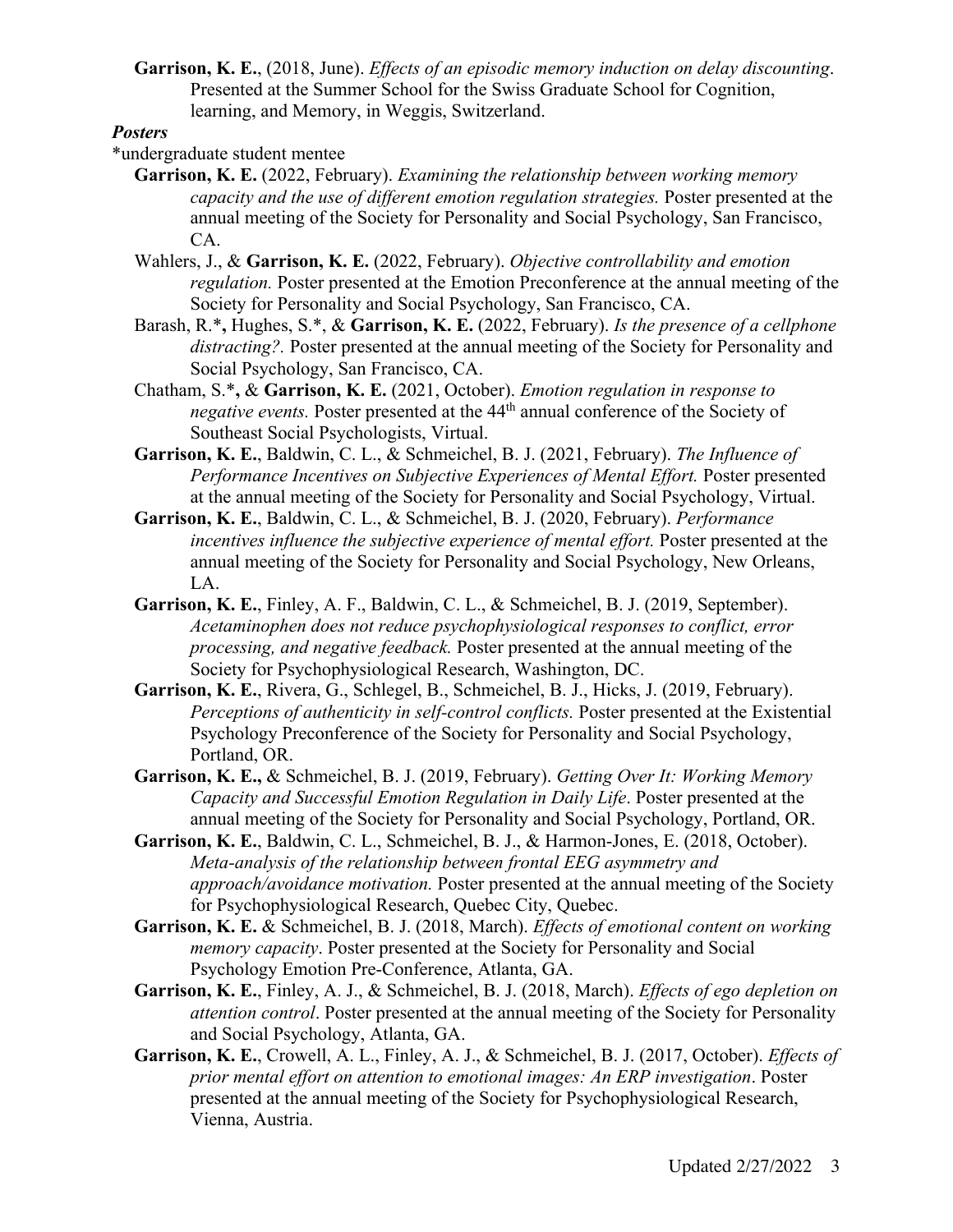- **Garrison, K. E.**, Tang, David, Schmeichel, Brandon, J. (2017, January). *Embodying power: A preregistered replication and extension of the power pose effect.* Poster presented at the annual meeting of the Society for Personality and Social Psychology, San Antonio, TX.
- **Garrison, K. E.**, McDonald, J. B., Crowell, A. L., Kelley, N. J., & Schmeichel, B. J. (2016, December). *The effects of acetaminophen on the late positive potential during passive image viewing.* Poster presented at the Society for Neuroscience Local Chapter poster session at Texas A&M University.
- **Garrison, K. E.**, McDonald, J. B., Crowell, A. L., Kelley, N. J., & Schmeichel, B. J. (2016, September). *The effects of acetaminophen on the late positive potential during passive image viewing.* Poster presented at the annual meeting of the Society for Psychophysiological Research, Minneapolis, MN.
- Finley, A. J., **Garrison, K. E.**, Crowell, A. L., & Schmeichel, B. J. (2016, September). *Aftereffects of self-control on ERPs to acoustic startle probes during emotional images.*  Poster presented to the annual meeting of the Society for Psychophysiological Research, Minneapolis, MN.
- McDonald, J. B., Crowell, A. L., Kelley, N. J., **Garrison, K. E.**, & Schmeichel, B. J. (2016, May). *The effects of acute acetaminophen administration on the late positive potential during passive image viewing*. Poster presented at the association for Psychological Science Convention, Chicago, IL.
- **Garrison, K.**, & Handley, I. M. (2016, January). *Investigating the maintenance of unfulfilled goals over time: Do they occupy executive resources?* Poster presented at the annual meeting of the Society for Personality and Social Psychology, San Diego, CA.
- **Garrison, K. E.**, & Handley, I. M. (2015, February). *Not merely intuition: Unconscious Thought can be rational*. Poster presented at the annual meeting of the Society for Personality and Social Psychology, Long Beach, CA.

### **Teaching**

| 2022      | Instructor, PY 656: Self-Control Seminar in Social Psych<br>University of Alabama      |
|-----------|----------------------------------------------------------------------------------------|
| 2021      | Instructor, PY 672: Advanced Social Psychology<br>University of Alabama                |
| 2020-2022 | Instructor, PY 101: Intro to Psychology<br>University of Alabama                       |
| 2019-2020 | Instructor, PSYC 107: Intro to Psychology<br>Texas A&M University                      |
| 2018-2020 | Lab Instructor, PSYC 301: Elementary Statistics for Psychology<br>Texas A&M University |
| 2019      | Guest Lecturer, PSYC 489: Careers in Psychology<br>Texas A&M University                |
| 2018      | Lab Instructor, PSYC 301: Elementary Statistics for Psychology<br>Texas A&M University |
| 2014-2015 | Lab Instructor, PSYC 223: Research Design & Analysis<br>Montana State University       |

# **Research Positions**

| 2020-present | Principal Investigator<br>Garrison Lab |
|--------------|----------------------------------------|
|              |                                        |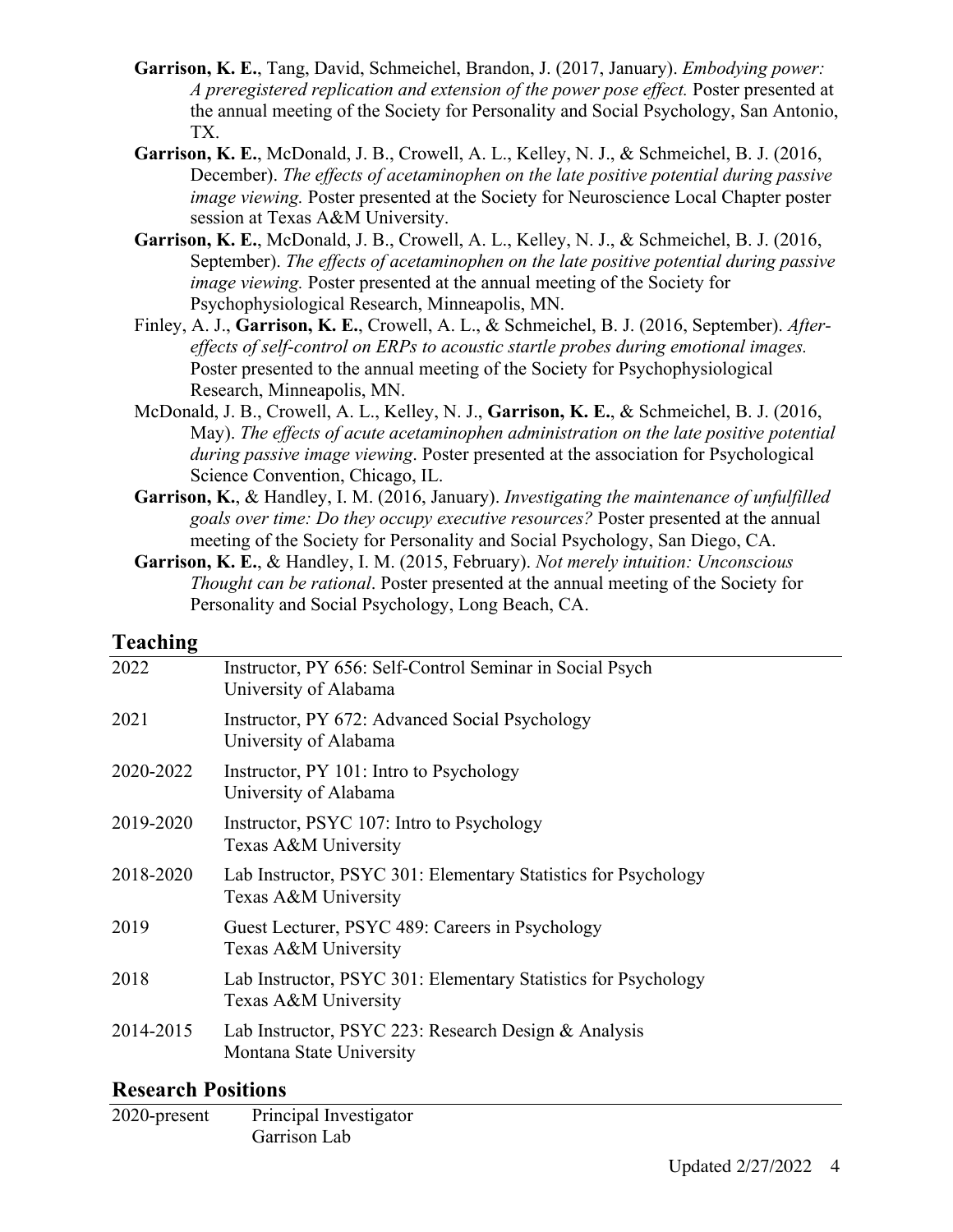Department of Psychology, University of Alabama

- Fall 2015-2020 Graduate Research Assistant Cognitive Control and Psychophysiology Lab Department of Psychological & Brain Sciences, Texas A&M University
- Fall 2017-2019 Subject Pool Coordinator Department of Psychological & Brain Sciences, Texas A&M University

## **Advanced Courses and Training**

2021 Grant Writing Workshop Instructor: Dave Bauer, Ph.D. University of Alabama 2020 Active Learning Initiative College of Arts & Sciences, University of Alabama 2019 Summer Institute for the Society for Personality and Social Psychology *Social Psychology in the Wild: Behavioral Science to Advance Psychological Theory and Public Policy* New York University 2018 PSYC 689: Cognitive Neuroscience of Attention Department of Psychological & Brain Sciences, Texas A&M University 2018 Summer School of the Swiss Graduate School for Cognition, Learning, and Memory *Perspectives on Human Memory: Memory Functioning and Memory Failures* Organized by the University of Bern, Switzerland 2017 Bayesian Data Analysis short course Instructor: Darrell Worthy, Ph.D., Texas A&M University 2017 EPSY 642: Meta-Analysis of Behavioral Research Department of Educational Psychology, Texas A&M University 2016 EPSY 652: Theory of Hierarchical Linear Modeling Department of Educational Psychology, Texas A&M University 2015 Multi-Level Modeling Workshop Instructor: Elizabeth Page-Gould, Ph.D. SPR 55th annual meeting in Seattle, WA 2014 Event-Related Potential Mini Boot Camp Instructor: Steven Luck, Ph.D. SPR 54<sup>th</sup> annual meeting in Atlanta, GA

# **Reviewing**

Grant proposals

*Emotion*

*National Science Foundation grant proposal – Social Psychology Program National Science Center, Poland* Journal articles *Psychological Science Journal of Research in Personality Social Psychological and Personality Science*

*Emotion Review Collabra: Psychology*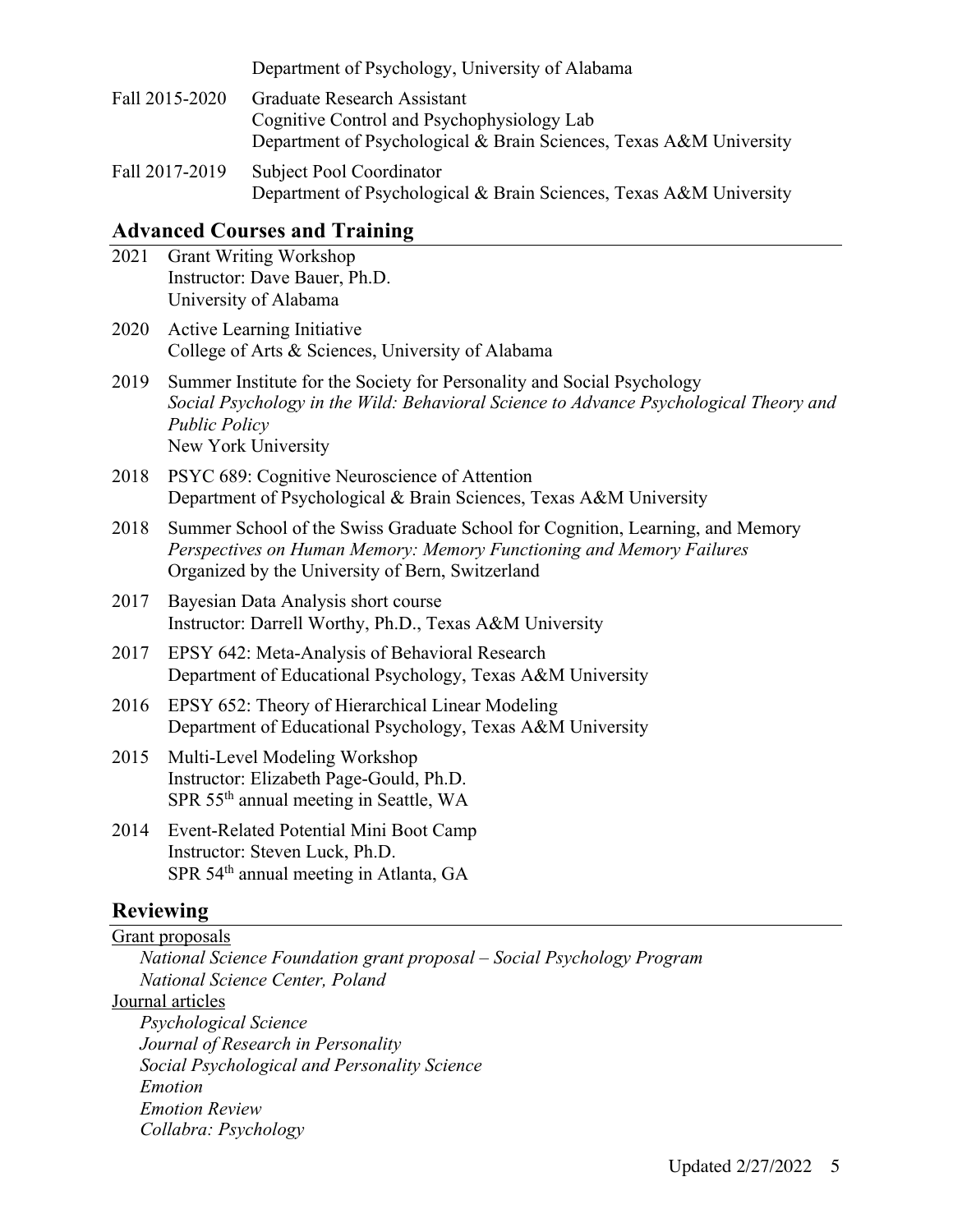*European Journal of Personality Cognition and Emotion Psychoneuroendocrinology International Journal of Psychology Current Psychology Journal of Theoretical Social Psychology Psychological Research Journal of Cognitive Psychology Developmental Neuropsychology*

## **Service**

| 2020-2022         | Member, Committee for Neuroscience Graduate Minor<br>University of Alabama                                                                               |
|-------------------|----------------------------------------------------------------------------------------------------------------------------------------------------------|
| 2020-2022         | Member, Committee for Instruction<br>University of Alabama                                                                                               |
| 2020-2022         | Member, Committee for Publicity<br>University of Alabama                                                                                                 |
| Fall 2021         | Presentation of research, PY 378, Junior Honors Seminar<br>University of Alabama                                                                         |
| Fall 2019         | Guest Lecturer, PSYC 489: Careers in Psychology<br>Texas A&M University                                                                                  |
| 2015-2020         | <b>Graduate Student Panel Member</b><br>Texas A&M Psi Chi Chapter & Texas A&M Psychology Club                                                            |
| Fall 2016-Present | SPR member of the Committee to Promote Student Interests<br>Student newsletter subcommittee<br>$\bigcirc$<br>Early career events subcommittee<br>$\circ$ |

# **Other Media Outlets**

| Jan 2022 | All about Authenticity.<br>Two Psychologists Four Beers podcast<br>https://www.fourbeers.com/79                                                                                                                                                                                                                       |
|----------|-----------------------------------------------------------------------------------------------------------------------------------------------------------------------------------------------------------------------------------------------------------------------------------------------------------------------|
| Feb 2019 | Are you being more authentic when you eat the cookie or when you avoid it?<br>SPSP Character & Context blog, by Abdo Elnakouri<br>http://spsp.org/news-center/blog/cookie-authentic-self                                                                                                                              |
| Dec 2017 | "Strongest evidence yet" for ego depletion $-$ the idea that self-control is a limited<br>resource<br>The British Psychological Society: Research Digest, by Christian Jarrett<br>https://digest.bps.org.uk/2017/12/14/strongest-evidence-yet-for-ego-depletion-<br>the-idea-that-self-control-is-a-limited-resource/ |
| Aug 2016 | Embodying power? More evidence that power posing does little to alter the<br>experience of power<br>SPSP Character & Context blog, by Katie Garrison & Brandon Schmeichel<br>http://www.spsp.org/news-center/blog/embodying-power                                                                                     |

# **Professional Affiliations**

Society for Personality and Social Psychology Association for Psychological Science